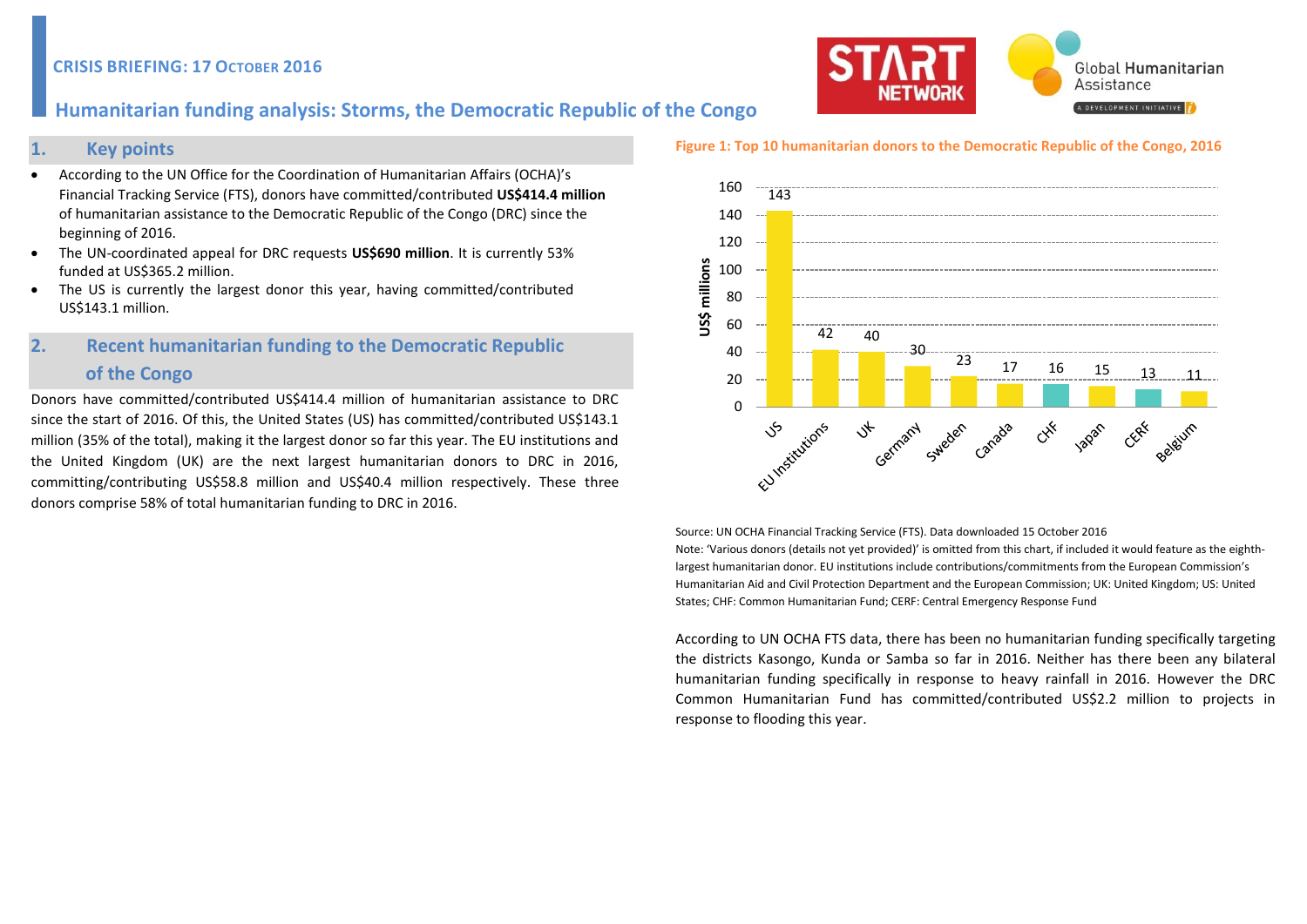## **3. Appeals and response plans**

The 2016 UN-coordinated [appeal](https://www.humanitarianresponse.info/en/system/files/documents/files/drc_hrp_2016_2.pdf) for DRC requests **US\$690 million** from donors. The Humanitarian Response Plan (HRP) for DRC is currently 53% funded at US\$365.2 million. Total requirements over the past five years have fallen since a peak of US\$892.6 million in 2013. 2014 saw the lowest proportion of requirements met, with 47% of funds covered.

DRC is also included in a number of regional appeals. US\$2.9 million was committed/contributed to DRC under the Ebola Virus Outbreak appeal in 2014. The requirements for DRC under the 2016 South Sudan Crisis appeal are US\$14.8 million, with no funds received so far. There is also a DRC component of the 2016 Central African Republic Crisis appeal, with requirements of US\$96.8 million and coverage of 20%. The requirements for the DRC component of the 2016 Burundi Crisis appeal are US\$23.4 million, of which 9% has been met.

## **4. Channels of delivery**

In 2016, US\$247.6 million (60%) of reported international humanitarian assistance has been channelled through UN agencies, of which US\$110.9 million (45%) has gone to the World Food Programme. US\$103.8 million (25%) has been channelled through NGOs; US\$37 million (9%) through the Red Cross/Red Crescent movement; US\$21.5 million (5%) through private organisations and foundations; US\$4.4 million (1%) through 'Other'; and US\$0.1 million (0.02%) through the government.

**Figure 3: Channels of delivery of international humanitarian assistance to the Democratic Republic of the Congo, 2016**



Source: Development Initiatives based on UN OCHA FTS data. Data downloaded and compiled 15 October 2016.

### **Figure 2: Appeals and response-plan trends, 2012–2016**



Source: Development Initiatives based on UN OCHA FTS data. Data downloaded 15 October 2016. Notes: This chart includes DRC's humanitarian response plans only; it does not include funding reported under the Ebola Virus outbreak appeal, the Burundi Crisis appeal, the Central African Republic Crisis appeal, or the South Sudan Crisis appeal.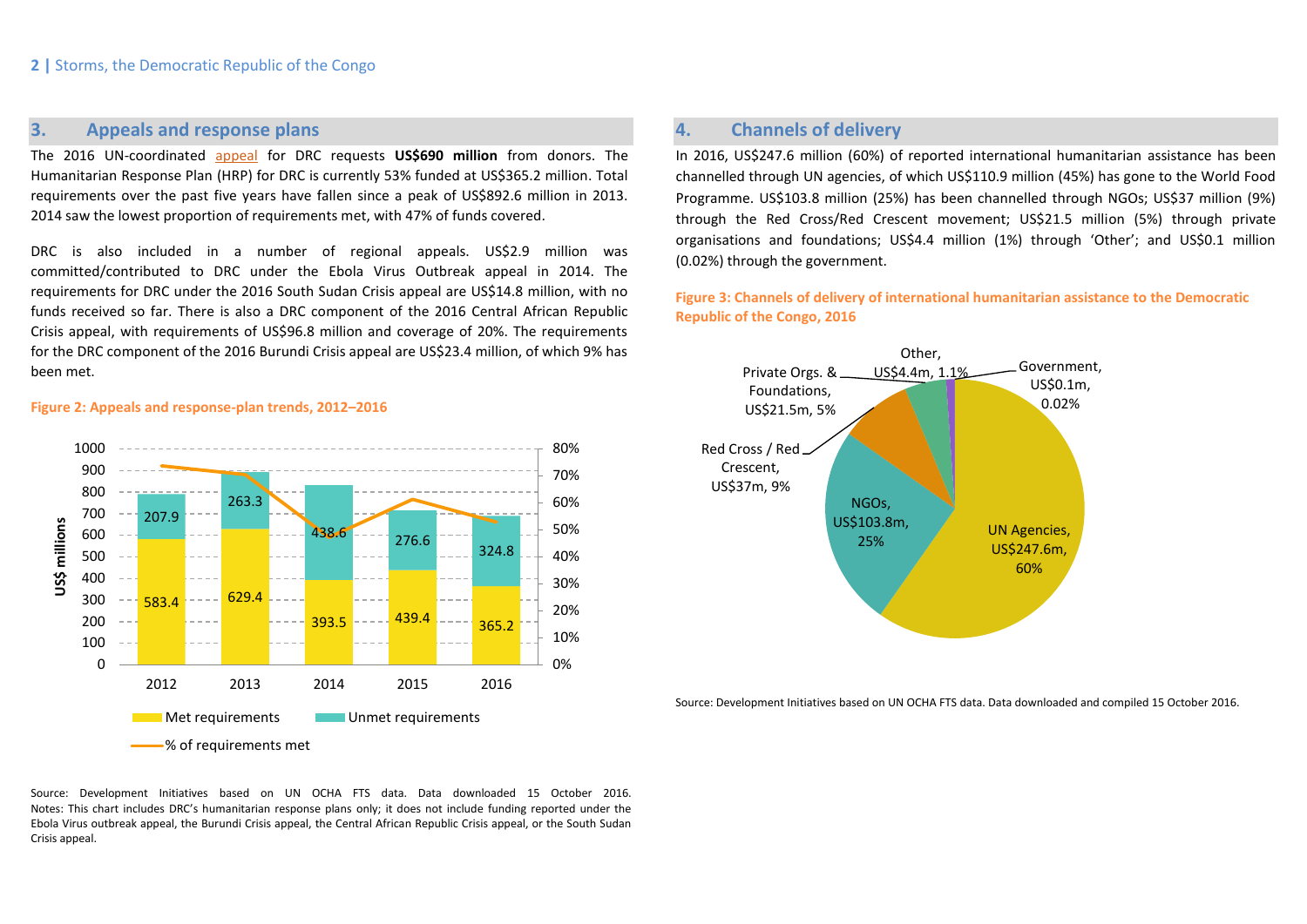### **3 |** Storms, the Democratic Republic of the Congo

## **5. Pooled funding as part of the response**

## **i. Central Emergency Response Fund (CERF)**

DRC is the twelfth-largest recipient of CERF funding in 2016, with US\$12.6 million allocated so far. 87% of this has been allocated under the underfunded emergencies window.

### **ii. Country-based pooled funds (CBPFs)**

Country-based pooled funds for DRC include the Common Humanitarian Fund and the Emergency Response Fund. The Emergency Response Fund ceased operating in 2013. The Common Humanitarian Fund has committed/contributed US\$16.4 million so far in 2016.

### **Figure 4: CERF pooled funding in the Democratic Republic of the Congo, 2012–2016**



Source: Development Initiatives based on UN OCHA Financial Tracking Service. Data downloaded and compiled 15 October 2016

Notes: CBPF: Country-based pooled fund; CERF: Central emergency response fund. CBPF includes both the Common Humanitarian Fund and the Emergency Response Fund

## **6. Funding to sectors**

Almost half of all humanitarian funding to DRC (US\$196.7 million) has been committed/contributed to projects under the heading 'Sector not specified'. Just under a quarter (US\$97.6 million) has been allocated to the 'Food' sector and a further 13% (US\$53.0 million) to 'Coordination and support services'.

#### **Figure 5: Humanitarian funding to the Democratic Republic of the Congo 2016, by sector**



Source: Development Initiatives based on UN OCHA FTS data. Data downloaded and compiled 15 October 2016

Note: 'Other' includes; Protection/Human Rights/Rule of Law, Shelter and non-food items, Agriculture, and Education.